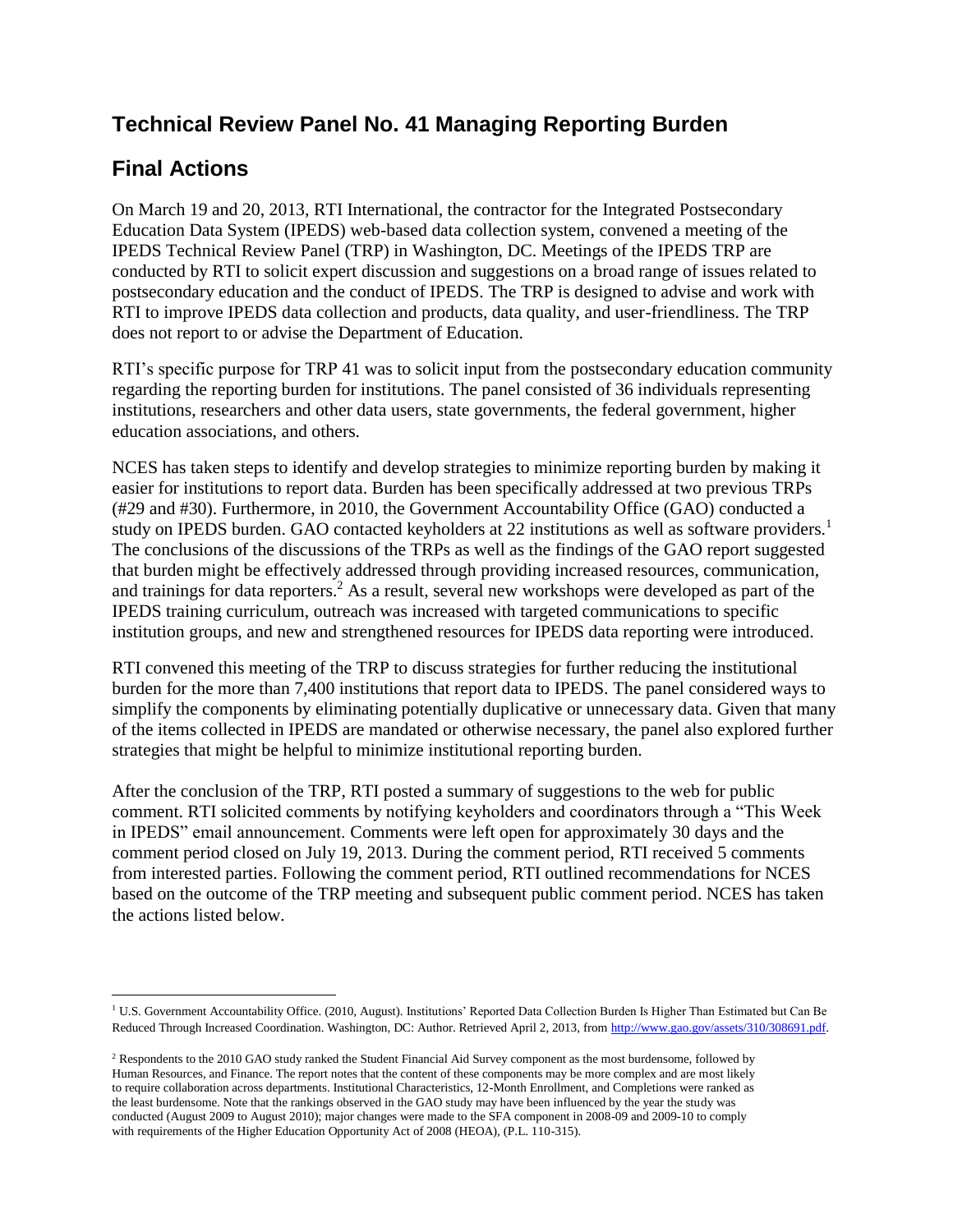# **Proposed Revisions to the IPEDS Survey Components for All Institutions**

NCES made the following revisions to the IPEDS survey components to reduce the institutional reporting burden while protecting the utility and quality of the data being reported.

#### **Institutional Characteristics**

The estimated enrollment items on IC were added in 2006-07 to fill a perceived need for an early estimate of fall enrollment, due to the fact that the IPEDS Fall Enrollment component is not collected until the following spring. However, NCES has determined that these data are insufficient, their inclusion in the IPEDS Data Center is a source of confusion to data users, and they are not being widely used. Further, these data are not displayed on College Navigator because they are estimates.

NCES requested and received clearance on the deletion of estimated enrollment items:

- early estimates of full-time and part-time undergraduate students;
- early estimates of first-time undergraduate students; and
- early estimates of graduate students.

(Implementation Year: 2014-15)

#### **Human Resources**

The TRP considered eliminating several data items from the HR component to reduce the institutional reporting burden. Additional discussion and review on this topic will occur in TRP 44, scheduled for July 22 and 23, 2014. TRP 44 will discuss improvements to the Human Resources survey component. After the conclusion of TRP 44, RTI will outline additional recommendations for NCES based on the outcome of TRP 44 and the subsequent public comment period.

# **Additional Measures for Reducing Reporting Burden**

In addition to controlling IPEDS response burden through managing the length and complexity of the IPEDS components, NCES has taken additional steps to minimize institutional reporting burden.

## **Leverage Higher Education Community Resources**

Data providers would benefit from knowing how other institutions use IPEDS instructions and definitions to identify required data, develop or confirm the data collection methodology, acquire new information if necessary, and create data systems to store the data.

#### IPEDS Listserv

NCES continues to leverage the IPEDS listserv to foster communications with providers and potential users of the data. The primary purpose of the listserv is to provide a forum for discussion of IPEDS-related questions and topics. IPEDS keyholders, coordinators, and other interested individuals can sign up by accessing the listserv homepage, at: [http://ipedslistserv.rti.org/.](http://ipedslistserv.rti.org/)

NCES monitors listserv discussion to ensure that correct information is being distributed.

## **Continuous NCES Review of Survey Instruments, Instructions, FAQs, and Edits**

Clear and consistent instructions and definitional consistency makes reporting easier for institutions and improves the overall quality of the data reported.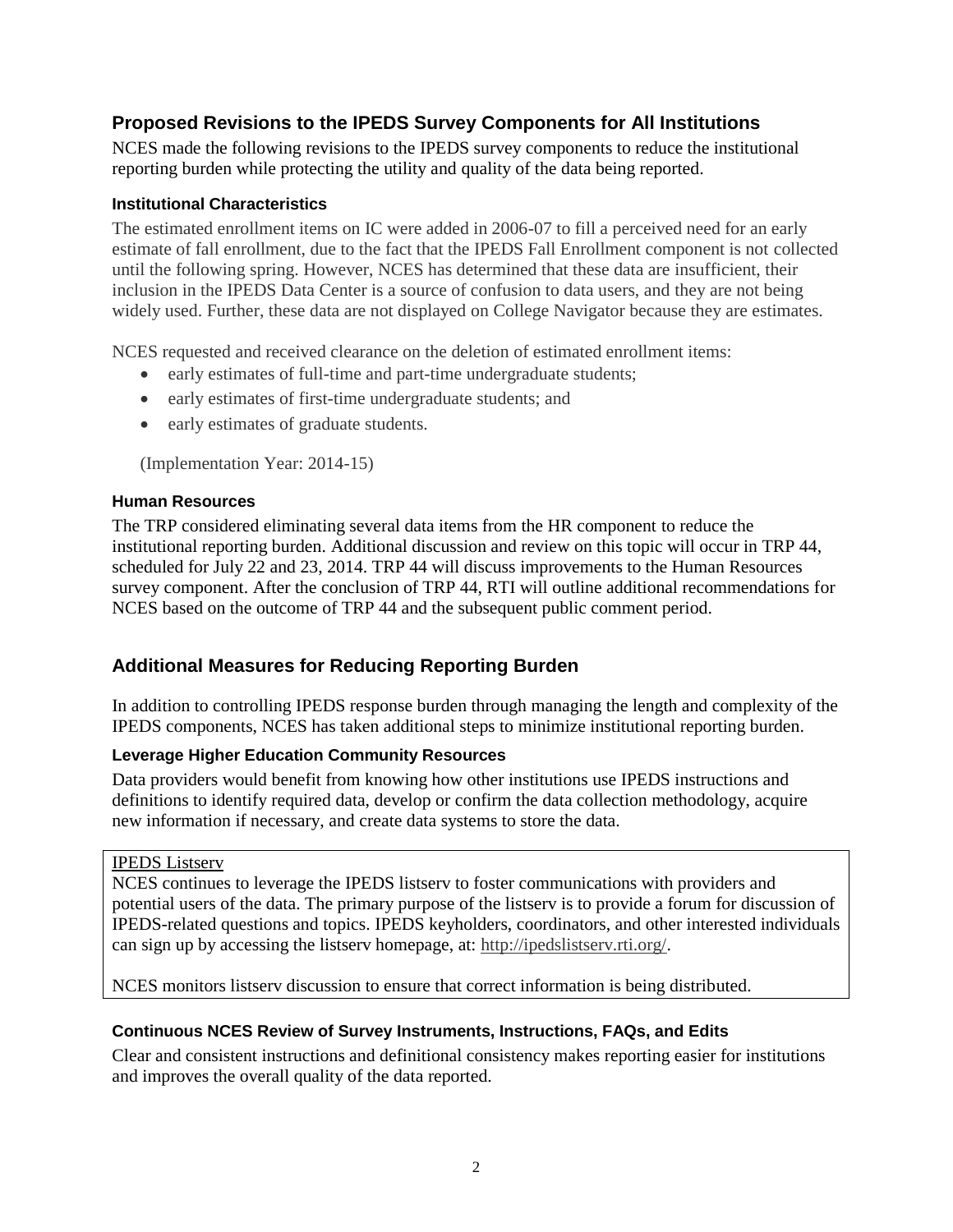# Ongoing Data Review

NCES conducts periodic reviews of each component. An ongoing data review has yielded several changes to system edits. Additionally, NCES has addressed some ambiguities in current instructions to improve the quality of data reported.

# **NCES Review of Nonapplicable Items from Survey Screens**

Given the increased data demands placed on institutions over the last several years, streamlining and eliminating some of the duplicative and unnecessary data in the IPEDS survey components would reduce the amount of time spent to prepare and report data and could improve the quality of data reported.

# Screening Questions to Determine Applicability

When possible, NCES uses screening questions to determine applicability for reporting a particular category. NCES added a screening question for degree-granting institutions to determine level of reporting on new Academic Libraries component. Additionally, NCES added a new screening question for for-profit institutions to determine businesses structure.

(Implementation year: 2014-15, preview year: 2013-14)

# **Increase Training Opportunities**

Considering the varying levels of data providers' knowledge and expertise about IPEDS, providing training opportunities to data providers will help alleviate some of the concerns raised about reporting burden.

## Face-to-Face Workshops

The Association for Institutional Research, AIR, subcontractor for development of IPEDS training initiatives, offers opportunities for continuing education through a variety of face-to-face training workshops. These workshops allow data providers to learn in a group setting, often alongside colleagues from a variety of educational backgrounds.

## Online Keyholder Courses

Additionally, working with NCES, AIR developed two new IPEDS keyholder courses to provide self-paced, on-demand online training:

**Course 1** – For keyholders with 0-9 months of experience, explains keyholder responsibilities, campus planning for IPEDS submission, key IPEDS concepts, and where IPEDS data appear in the public domain (available August 2014).

**Course 2** – For keyholders with 9-24 months of experience, covers how to improve IPEDS data quality, increase data submission efficiency, and access and use IPEDS data (available late Fall 2014).

## Online Video Tutorials

Working with NCES, AIR developed online video tutorials based on key concepts that are critical to IPEDS reporting. The tutorials are embedded in the data collection screens and are also available from several locations in the IPEDS Data Provider Center and from the AIR website. Topics include: component overviews, definitions and concepts, data tools, and additional tutorials related to IPEDS.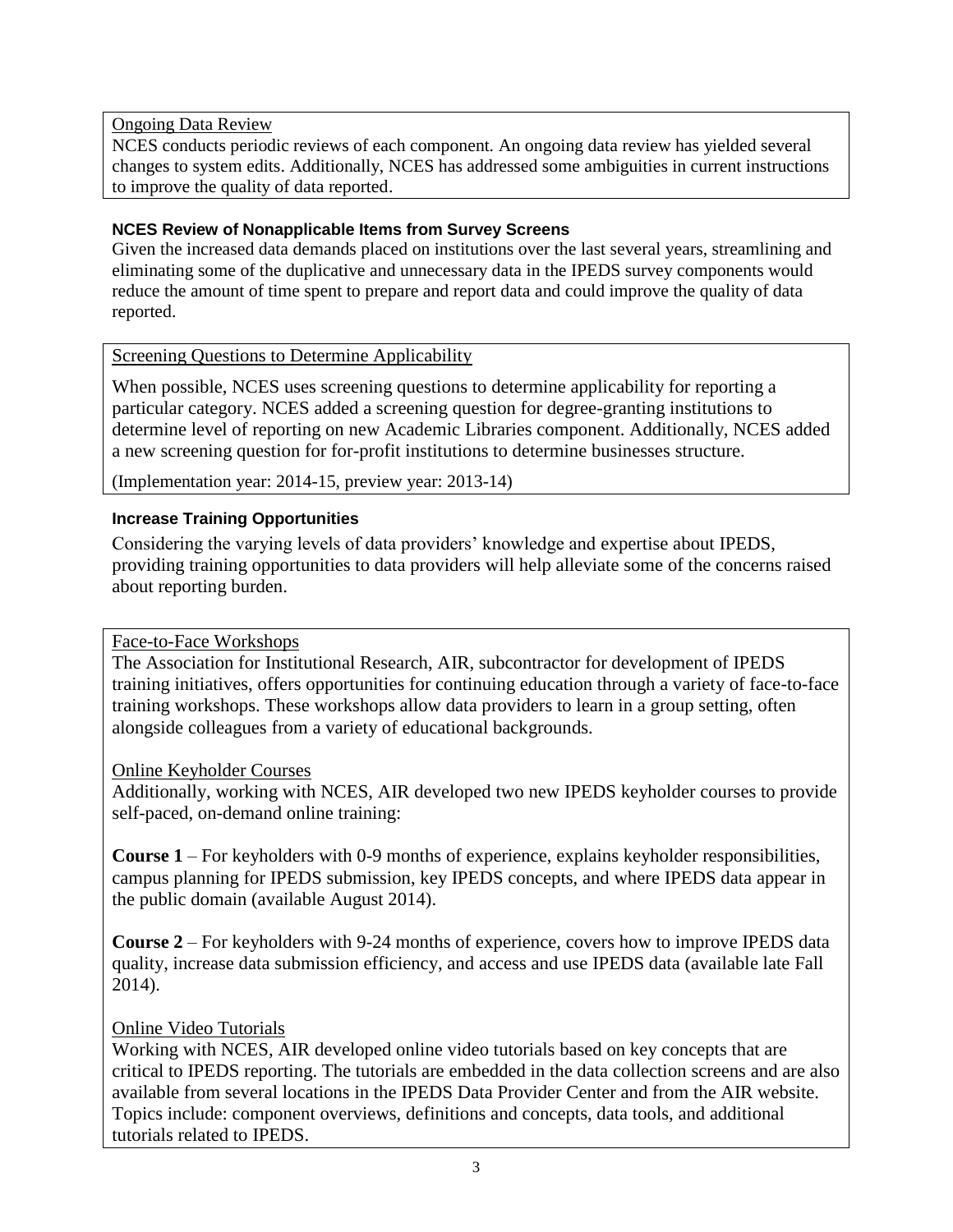## **NCES Communication**

Careful management of changes to IPEDS, including consideration of and focus on implementation schedules and communication with data providers, can also help to reduce burden.

#### Keyholder Outreach

As part of its outreach efforts, NCES notifies all keyholders and coordinators via email when proposed changes have been posted at the IPEDS Data Provider Center. The summary of changes calls attention to the burden estimates, survey components affected, source for the change, and implementation schedule.

NCES offers institutions a "preview" year for additions to IPEDS data reporting forms. During the preview year, new items and associated reporting instructions are available for preview through the Survey Materials web page, to give institutions one-year advance notice of how new data items will be collected in the future.

NCES continues to produce and send "This Week in IPEDS" email bulletins to foster communications with keyholders and coordinators and to announce updates related to data release.

#### Targeted Communication

The data collection system allows keyholders to provide contact information for additional institutional staff who are involved in IPEDS reporting. Currently, the keyholder can provide contact information for additional institutional contacts specific to student financial aid, finance, and human resources reporting. This has allowed NCES and the IPEDS Help Desk (RTI) to communicate directly with these contacts about critical issues specific to the survey components in which they are involved, and further enables and encourages keyholder communication with these colleagues and additional data providers at their institution.

Prior to the Spring 2015 data collection, NCES will upload library contacts from the current Academic Libraries Survey into the IPEDS Data Collection System. NCES will begin communicating with keyholders, coordinators, and library contacts in Spring 2014 to help them prepare for the new Academic Libraries (AL) component.

## Resources for Software Providers.

NCES continues to work with the vendors of student information system software to ensure that tools within that software are aligned with IPEDS reporting requirements and are updated on a regular basis. The Resource Center on the IPEDS website contains resources for software providers that can be used in the development of IPEDS reporting functions. Software providers and other third parties that assist in reporting to IPEDS can register to receive email notifications of the availability of IPEDS materials, including proposed changes, approved changes, IPEDS data collection calendar, survey materials, glossary, and web tutorial training materials.

#### Annual IPEDS Update

Working with NCES, AIR developed an online tutorial for keyholders to review changes to collection processes and survey components (available August 2014).